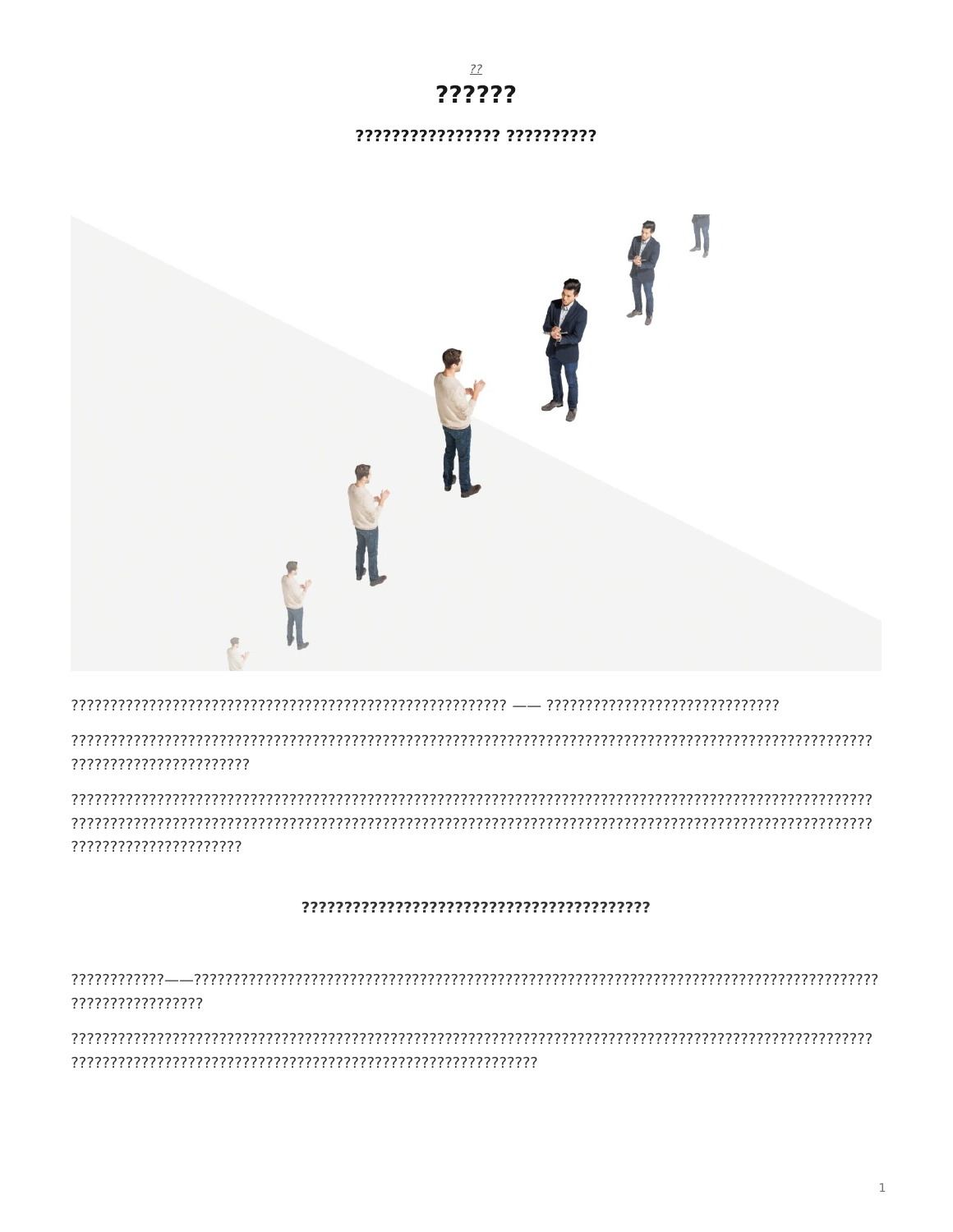

## "?????"?????

## ??????????????????????????

- 
- 
- 
- 
- 
- 
-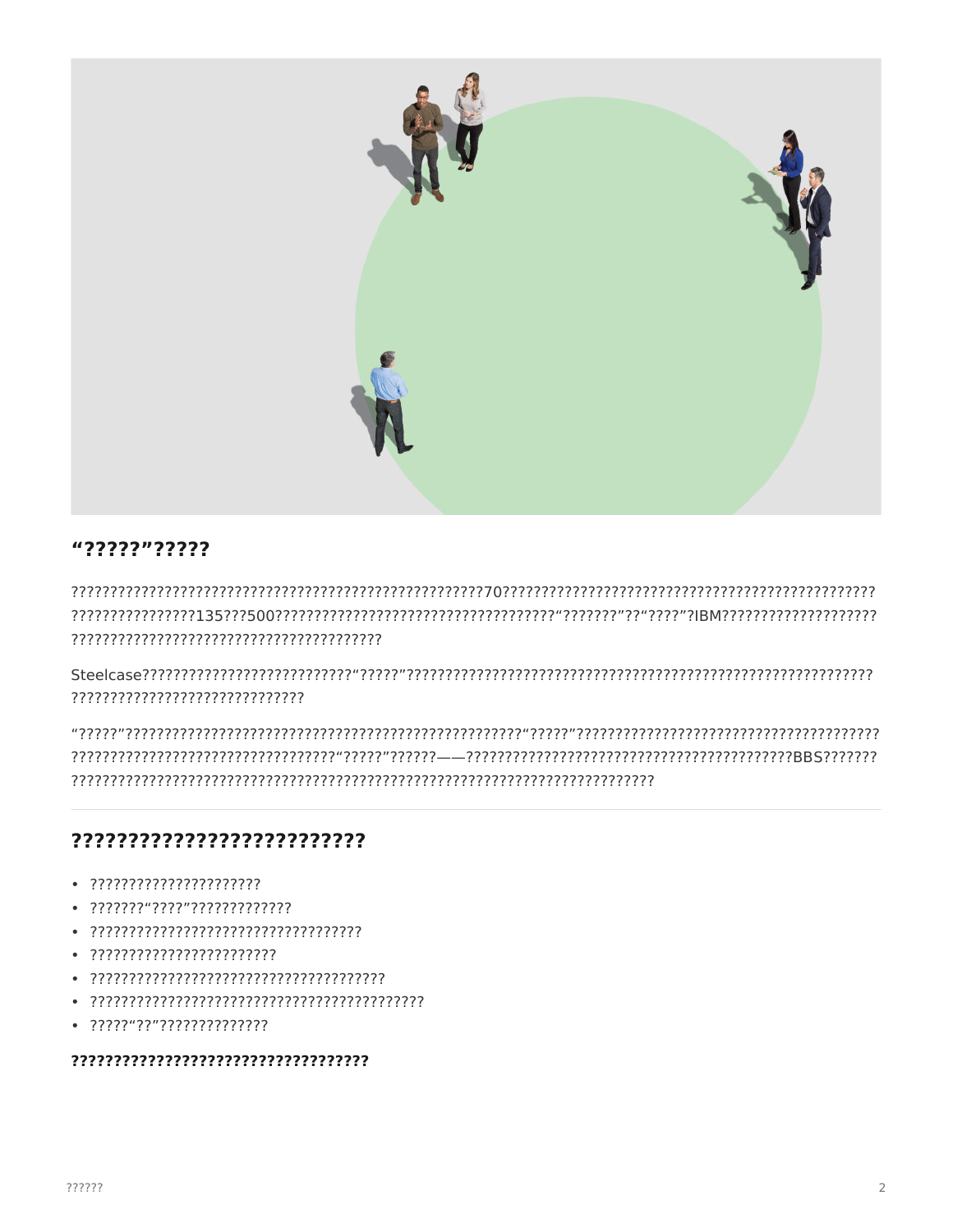- 
- $. 77777777777777777777777777777777710??$
- 
- 
- 
- 



#### "?????????????????????????????????????

DAVID WOOLF | Steelcase?????? ???

### ????????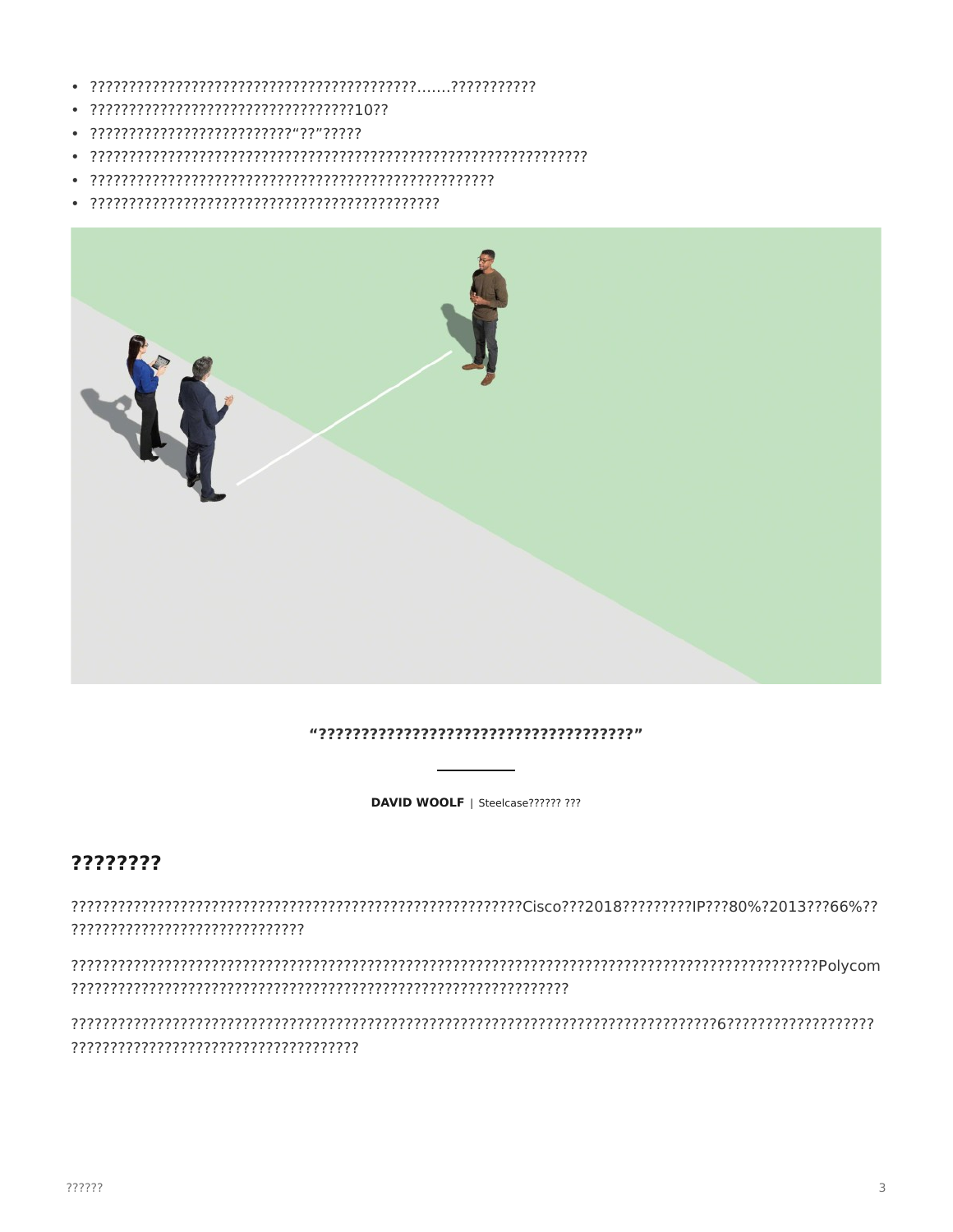### 

#### 

??????????????????????

## ?????????

| 80%            | ?????????????????? |
|----------------|--------------------|
| 57%            | ???????????????    |
| 4%             | ???????????????    |
| 2014FuzeBox ?? |                    |
| ?????????      |                    |
| 88%            | ????????           |
| 87%            | ???????            |
| 94%            | ??????????         |
| 87%            | ???????            |

??Wainhouse???Polycom??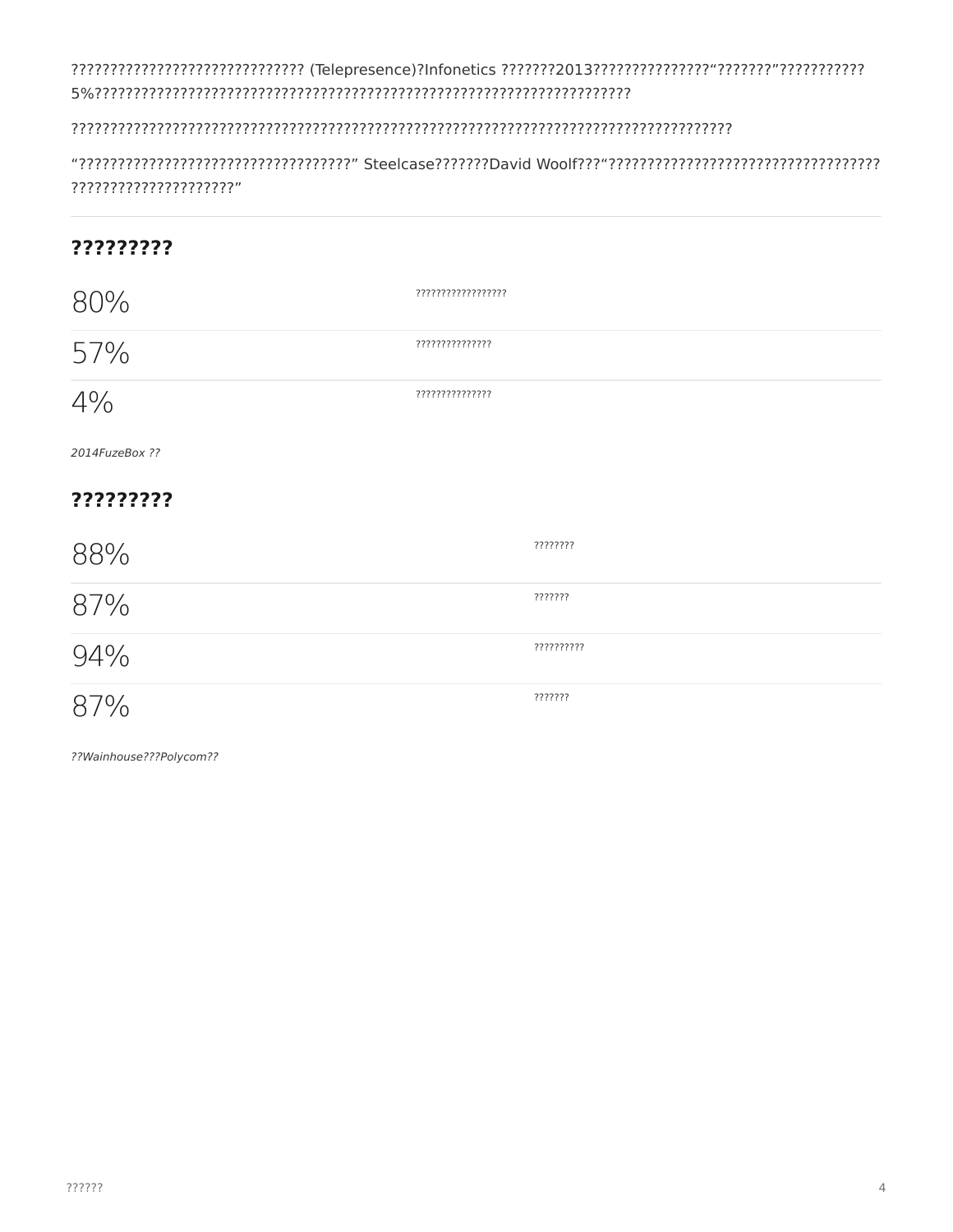

#### ???????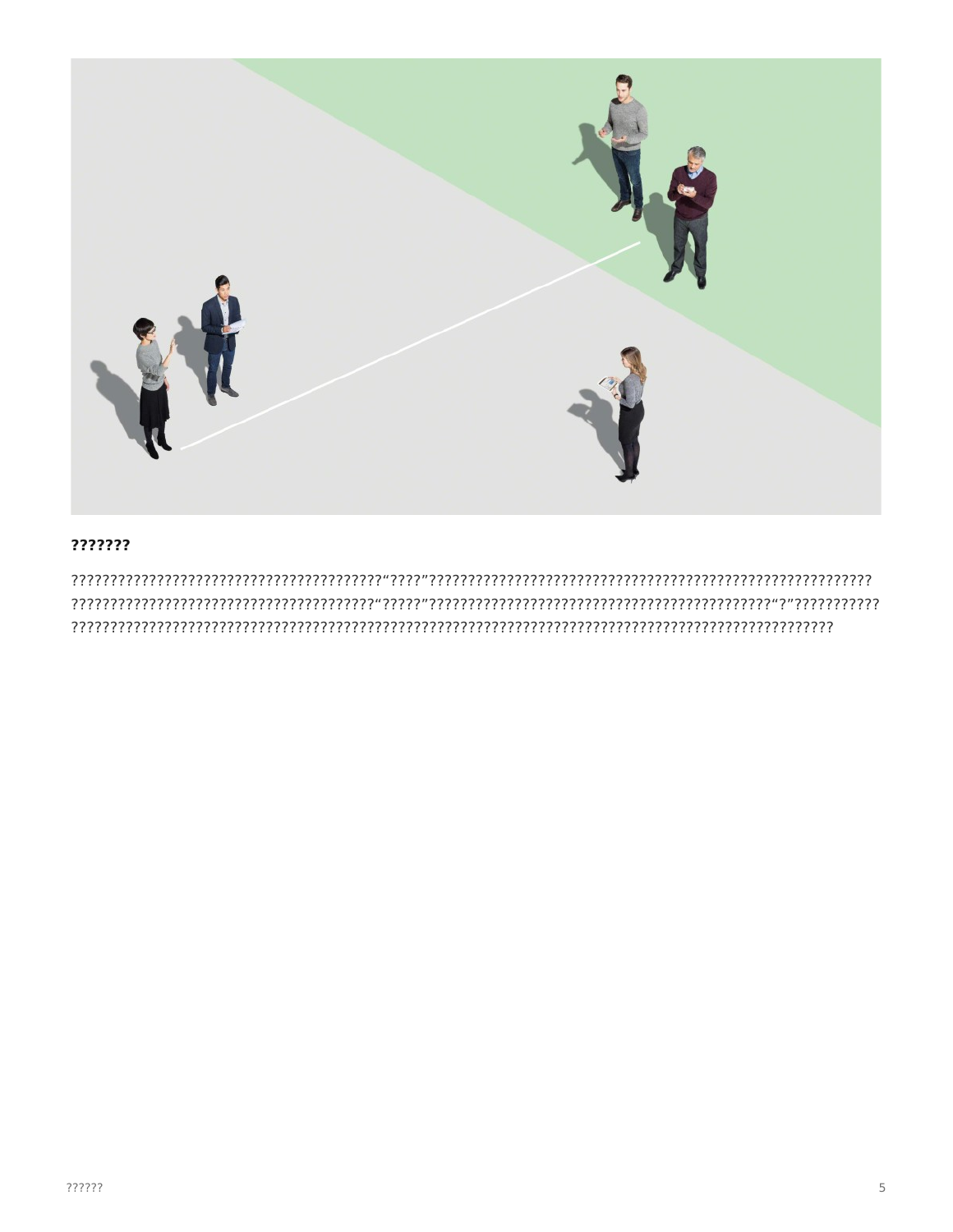

???????????????" ????????????Steelcase WorkSpace Futures ???Beatriz Arantes???

#### "?????????????????????????????????

####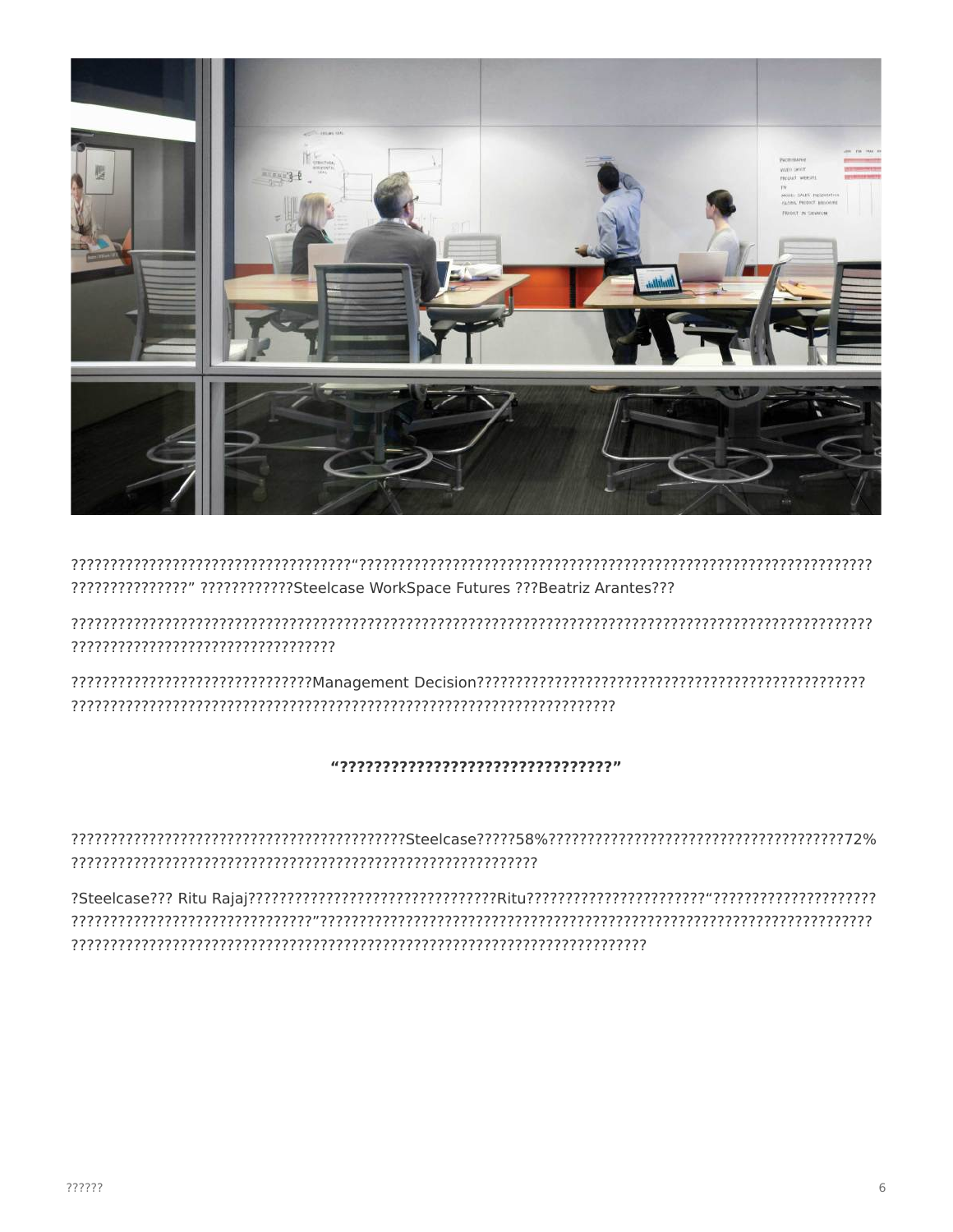

## ? ? ? ??? ? ? ?

???? ???????????

"??????????????????????????????Dolycom????????John Paul Williams ????????????????????????????Williams???? ??? ??????????????????????? ????????

57%? ????????

#### 

JOHN PAUL WILLIAMS | Director of Industry Solutions at Polycom

## ??????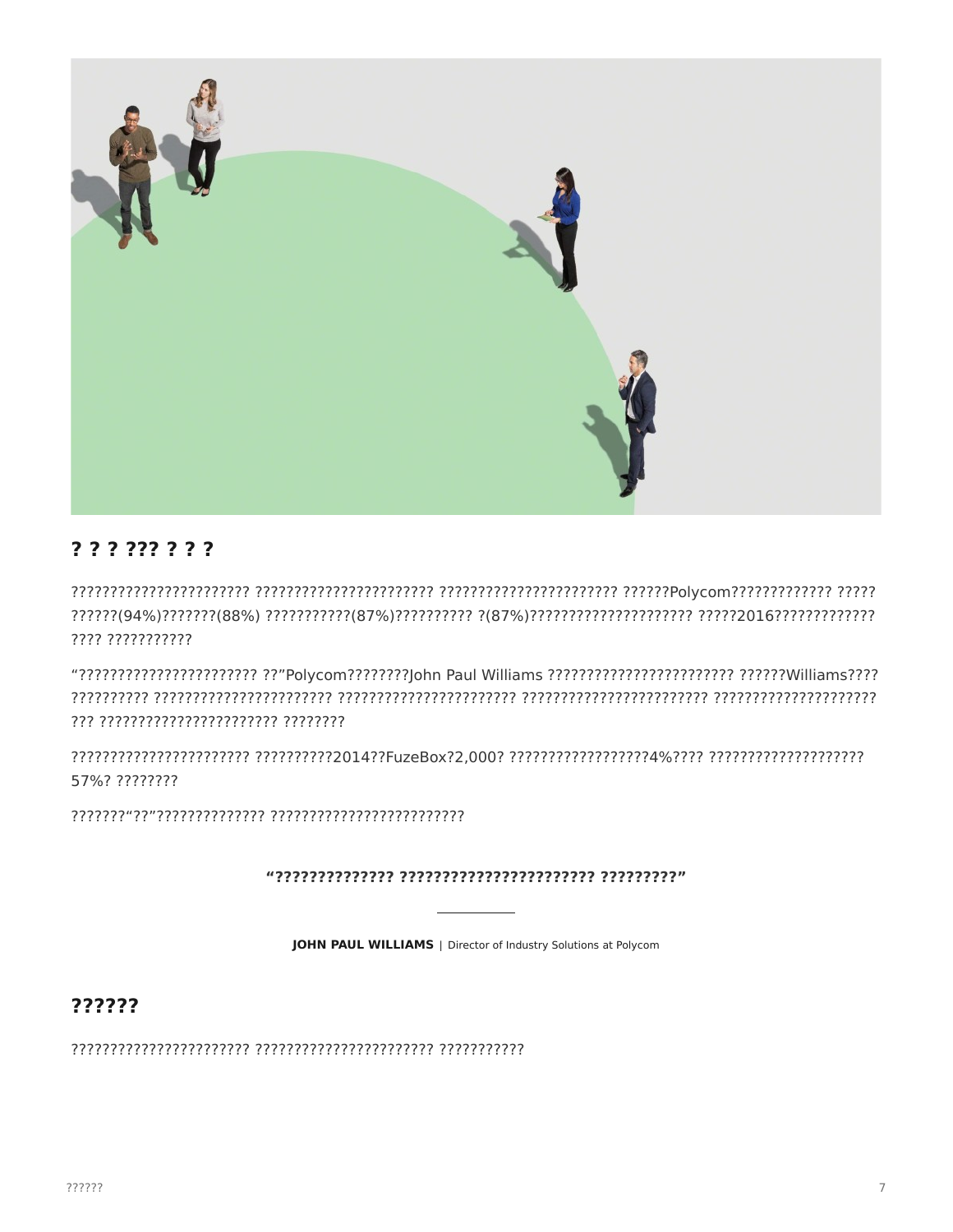????????????

???"? ???"??????"

#### ?????????????????????? ????????????



?????????????????????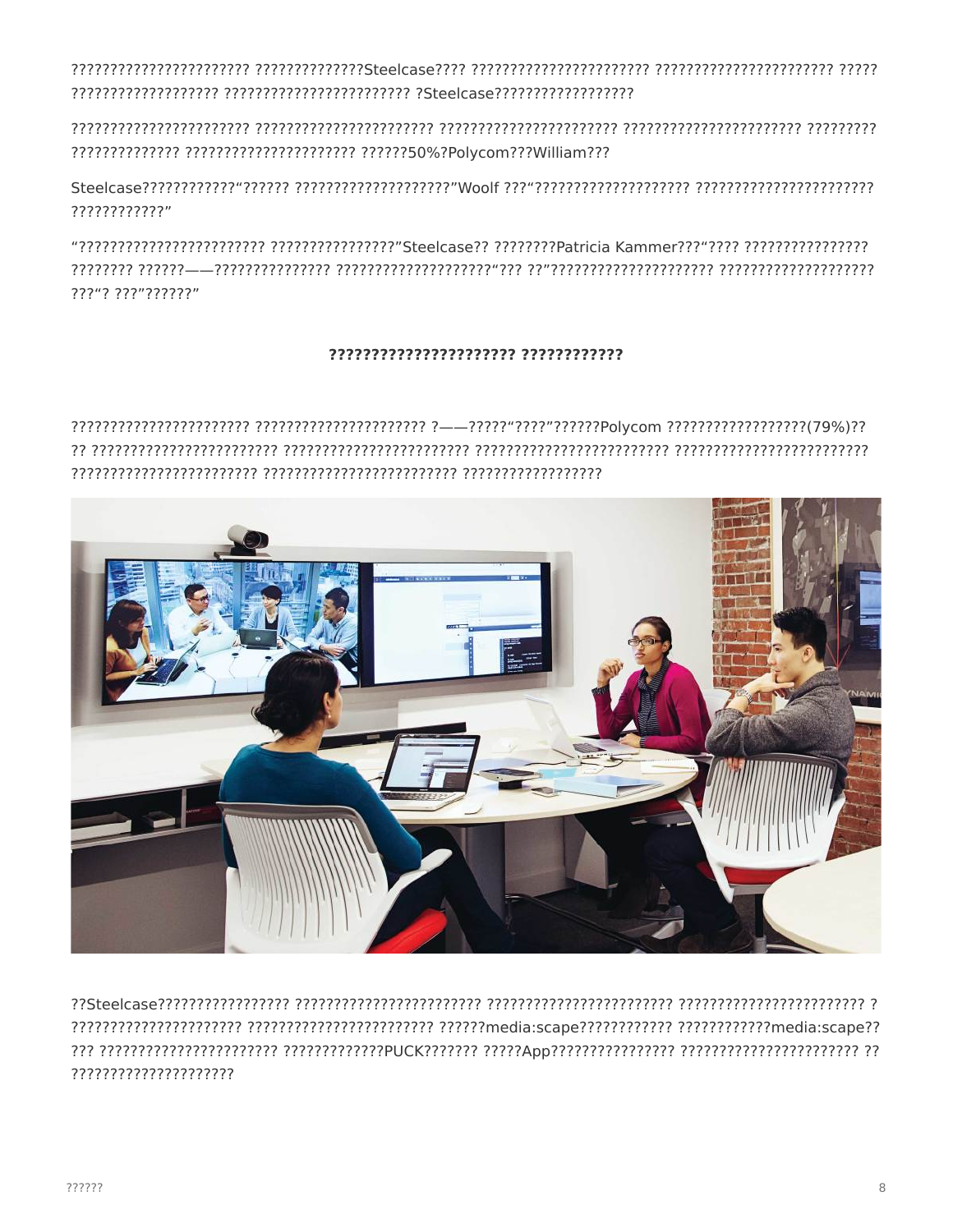media:scape--7???????? ????????????



?????????????????????????

??????????????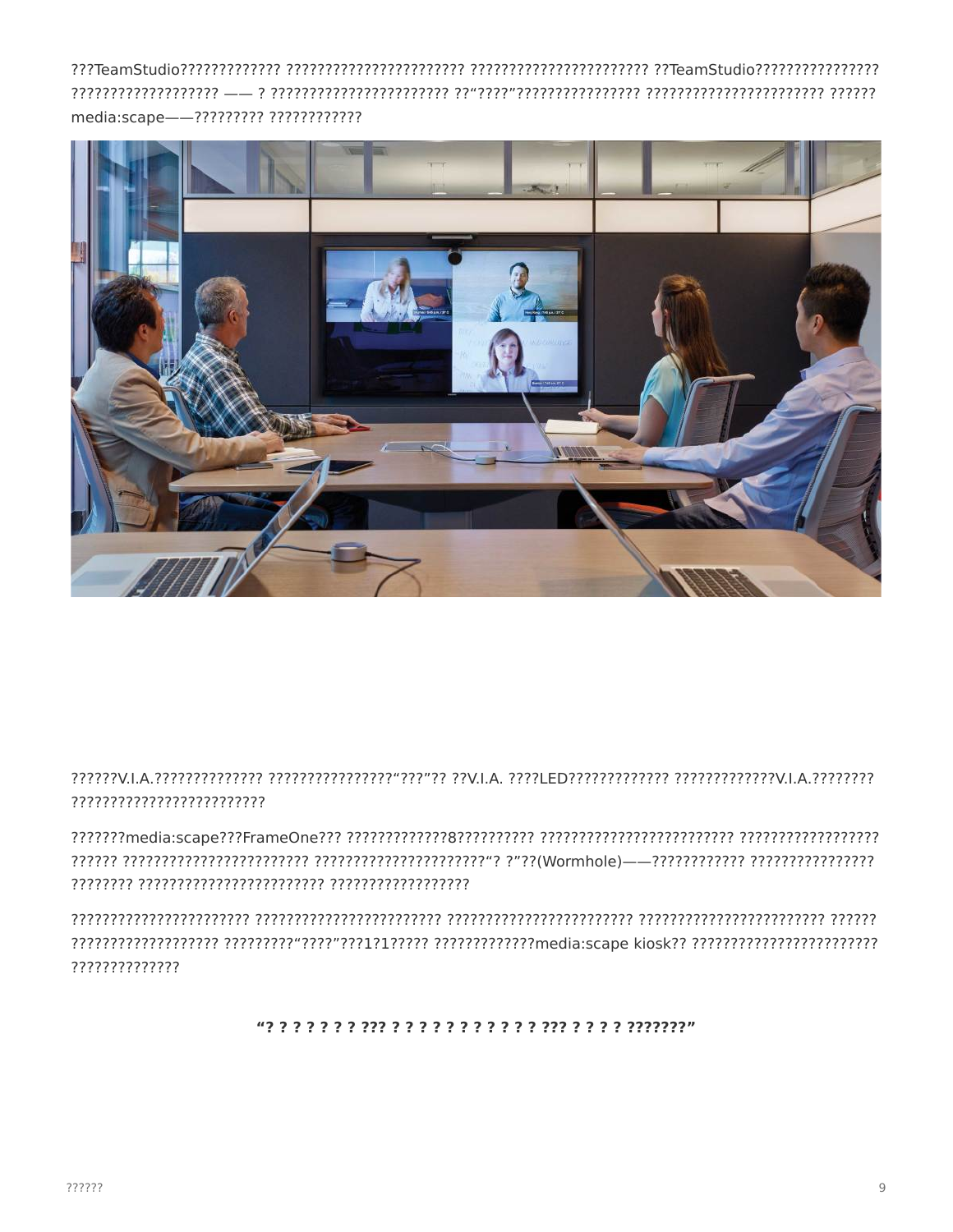DAVID WOOLF | General Manager of Steelcase Integrated Technologies

????????????????????

 $77"$ 

# ???????

?????????????????????????

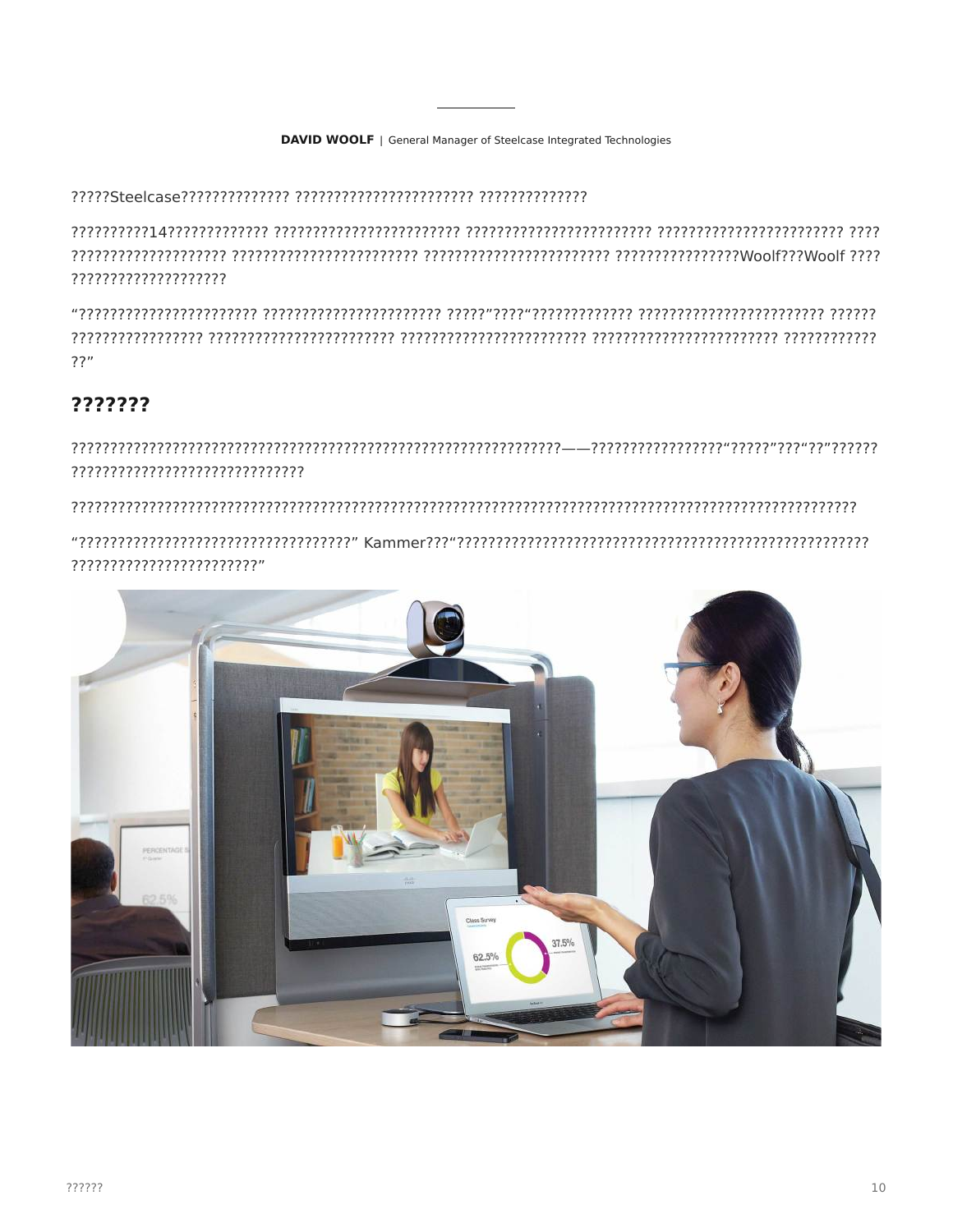???



## ?????????????

?????????

????????

 $? ? ? ? ? ? ? ? ? ? ? ? ? ? ? ? ? ? ? ? ? ? ? ? ? ? ? ? ? ? ? ?$